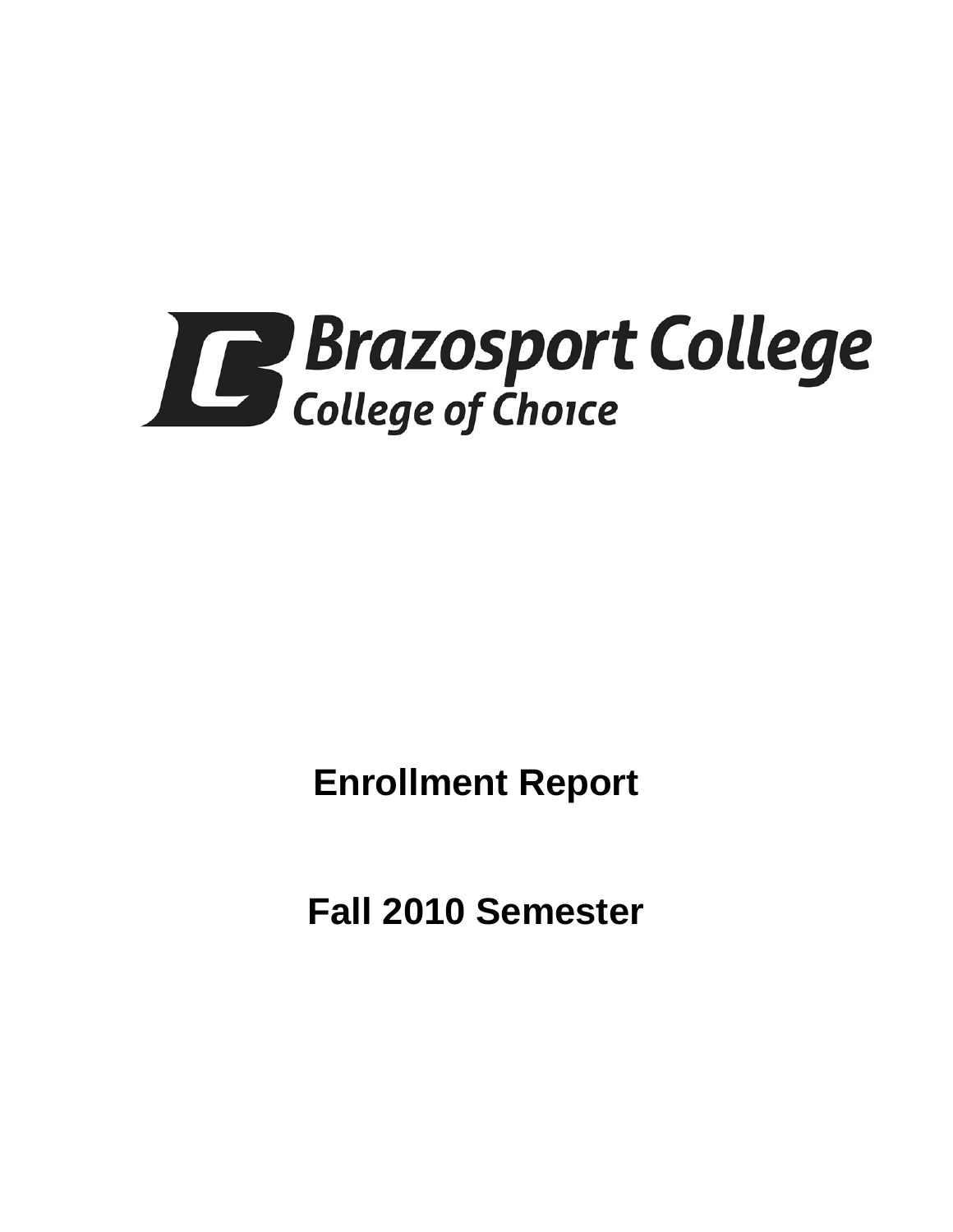# **Semester Report – Fall 2010 Table of Contents**

| Table 15A Enrollment by Department/Technical Program Page 7 |  |
|-------------------------------------------------------------|--|
| Table 15B Enrollment by Department/Academic ProgramPage 8   |  |
|                                                             |  |
|                                                             |  |
|                                                             |  |
|                                                             |  |
|                                                             |  |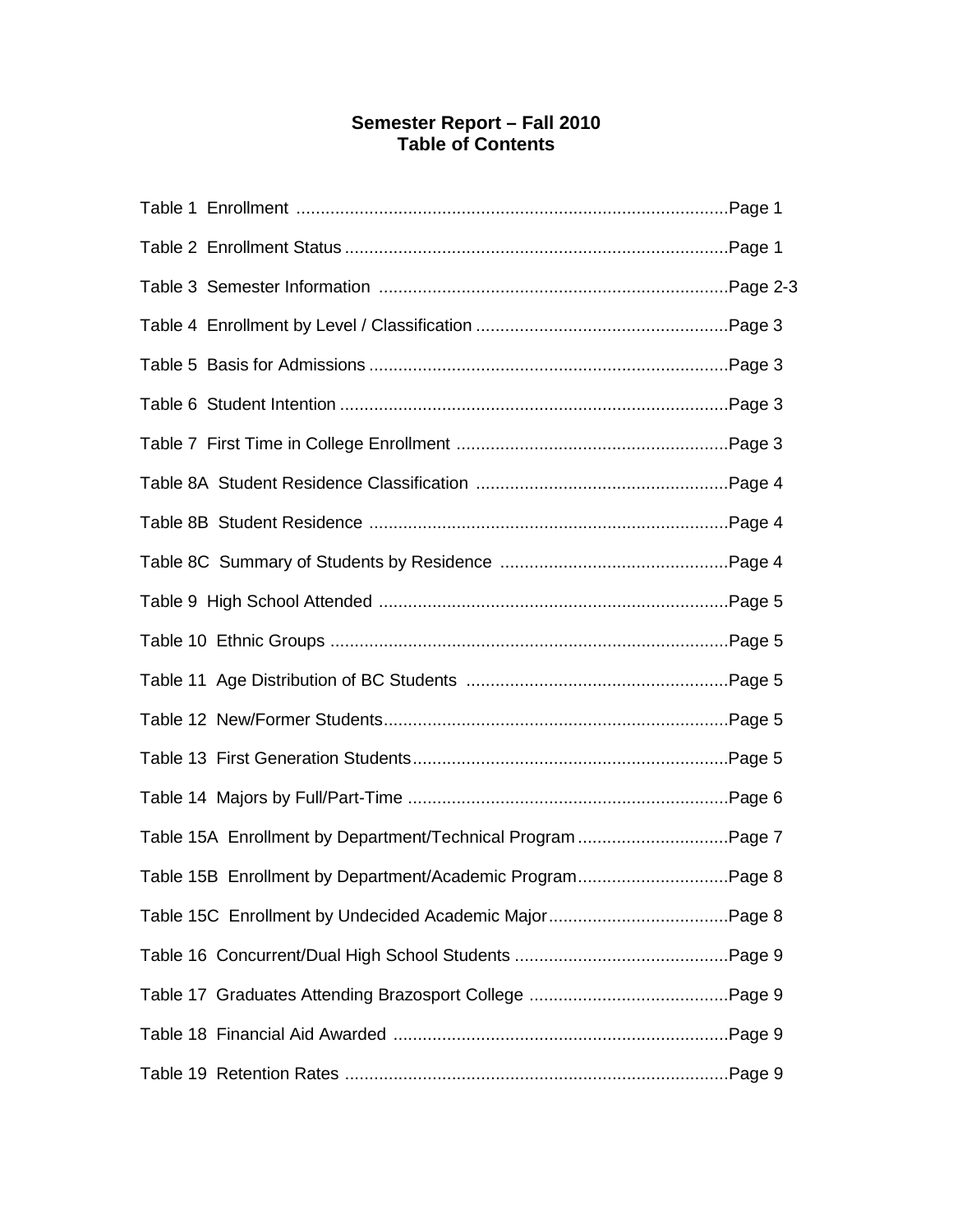# **Semester Report Fall 2010**

### **Table 1 Enrollment**

# **Credit Program**

| Campus - Regular Students     |     |
|-------------------------------|-----|
| Flexible Entry (4 Duplicated) | ገር  |
| Total Enrolled (Unduplicated) | 195 |

# **Non-Credit Program**

| Total Enrolled (From 8/12/10 through 11/21/10) |  |
|------------------------------------------------|--|
|                                                |  |

### **Total Headcount**

| Credit Program     |       |
|--------------------|-------|
| Non-credit Program | .439  |
| <b>Grand Total</b> | 5,613 |

### **Full-time Student Equivalent**

| .                                                                                     |    |
|---------------------------------------------------------------------------------------|----|
| ד⊂⊏<br>* equivalent<br>student<br>, nui-time −<br>-<br>◡∟                             | uд |
| total credit hours (35.321)<br>bv<br>$\rightarrow$ cound by $\rightarrow$<br>dividina |    |

by dividing total credit hours  $(35,321)$  by

| <b>Enrollment Status Part-Time/Full-Time</b> | Table 2 |  |  |  |
|----------------------------------------------|---------|--|--|--|
|                                              |         |  |  |  |

|        | <b>Full-Time</b> | Part-Time* | Total     | %     |
|--------|------------------|------------|-----------|-------|
| Male   | 620              | .362       | 1,982     | 47.   |
| Female | 709              | ,483       | 2,192     | 52.5  |
| Total  | 1,329            | 2,845      | 74<br>4.1 | 100.6 |

\*Part-Time – Less than 12 Semester hours in semester.

### **Enrollment Status Day Student/Night Student**

|             | No.           | %    |
|-------------|---------------|------|
| Day         | 1712<br>د ، ، |      |
| Night       | 769           | 18.4 |
| <b>Both</b> | 1,692         | 40.5 |
| Total       | 4,174         | 100  |

Note: "Both" includes students enrolled in distance learning classes as well as students enrolled in day and night classes.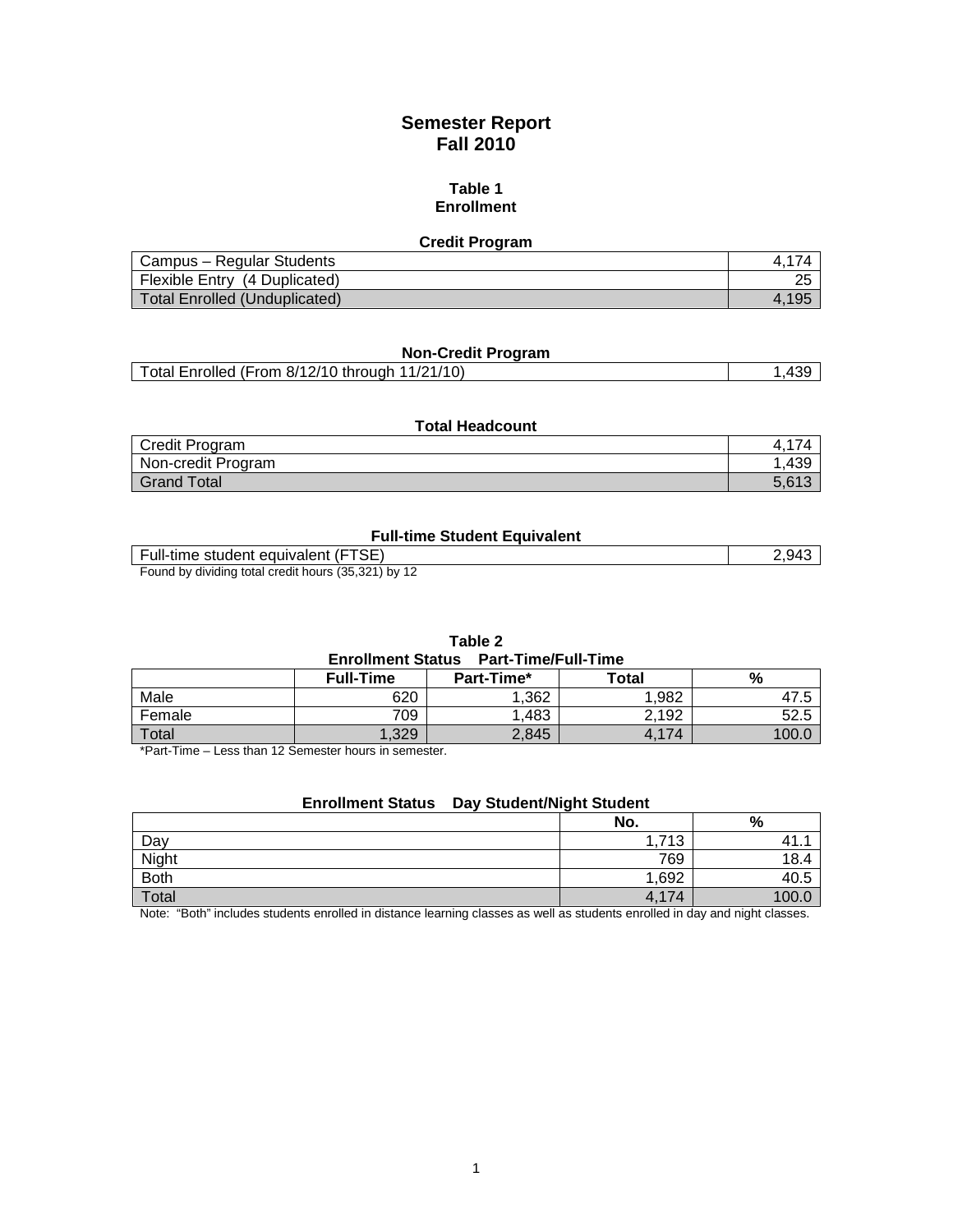### **Table 3 Semester Information**

| <b>Headcount</b> |                       |       |                      |  |
|------------------|-----------------------|-------|----------------------|--|
| Regular          | <b>Flexible Entry</b> | ⊤otal | <b>State Reports</b> |  |
| 174              | 25                    | 4.199 |                      |  |

#### **Semester Credit Hours**

|                       | <b>Vocational-</b><br><b>Technical</b> | Academic | <b>BAT</b> | <b>Totals</b> |
|-----------------------|----------------------------------------|----------|------------|---------------|
| Regular               | 8,822                                  | 25,388   | 478        | 34,688        |
| <b>Flexible Entry</b> | 47                                     | 586      | 0          | 633           |
| Total                 | 8,869                                  | 25,974   | 478        | 35,321        |
|                       |                                        |          |            |               |
| In-District           | 7,642                                  | 20,645   | 6          | 28,293        |
| Out-of-District       | 1.227                                  | 5,329    | 472        | 7,028         |
| <b>Totals</b>         | 8,869                                  | 25,974   | 478        | 35,321        |

Note: In/Out-of-District status is determined by where a course is taught.

#### **Semester Contact Hours**

|                       | <b>Vocational-</b><br><b>Technical</b> | Academic | <b>BAT</b> | <b>Totals</b> |
|-----------------------|----------------------------------------|----------|------------|---------------|
| Regular               | 245,856                                | 470,460  | 7.648      | 723,964       |
| <b>Flexible Entry</b> | 1.856                                  | 10.724   |            | 12,580        |
| Total                 | 247.712                                | 481,184  | 7,648      | 736,544       |
|                       |                                        |          |            |               |
| In-District           | 218,560                                | 390,288  | 96         | 608,944       |

| .               |         |         |       |         |
|-----------------|---------|---------|-------|---------|
| <b>Totals</b>   | 247.712 | 481.184 | 7,648 | 736,544 |
| Out-of-District | 29.152  | 90,896  | 552.′ | 127.600 |
| וטווסוש־ווו     | 210,000 | JJU.ZUU | ວບ    | 000.J44 |

Note: In/Out-of-District status is determined by where a course is taught.

# **Semester Credit Hours**

| <b>By Student Tuition Residency Code</b>                                            |       |        |        |  |
|-------------------------------------------------------------------------------------|-------|--------|--------|--|
| <b>Vocational-</b><br>Academic -<br><b>Technical</b><br><b>Totals</b><br><b>BAT</b> |       |        |        |  |
| In-District                                                                         | 5,038 | 14.694 | 19.732 |  |
| Out-of-District                                                                     | 3.831 | 11.758 | 15.589 |  |
| <b>Totals</b>                                                                       | 8,869 | 26.452 | 35,321 |  |

Note: BAT hours are included in Academic credit hours.

#### **Semester Contact Hours By Student Tuition Residency Code**

|                 | <b>Vocational-</b> | Academic - |               |  |
|-----------------|--------------------|------------|---------------|--|
|                 | <b>Technical</b>   | <b>BAT</b> | <b>Totals</b> |  |
| In-District     | 140.501            | 273,552    | 414.053       |  |
| Out-of-District | 107.211            | 215,280    | 322.491       |  |
| <b>Totals</b>   | 247.712            | 488,832    | 736,544       |  |

Note: BAT hours are included in Academic contact hours.

#### **Distance Learning Semester Contact Hours**

| <u> Juliustul Juliust livulu</u> |        |  |  |
|----------------------------------|--------|--|--|
| Internet                         | 62,192 |  |  |
| <b>VCT</b>                       | 2,096  |  |  |
| Total                            | 64,288 |  |  |
|                                  |        |  |  |

Note: These contact hour totals are included in semester contact hours.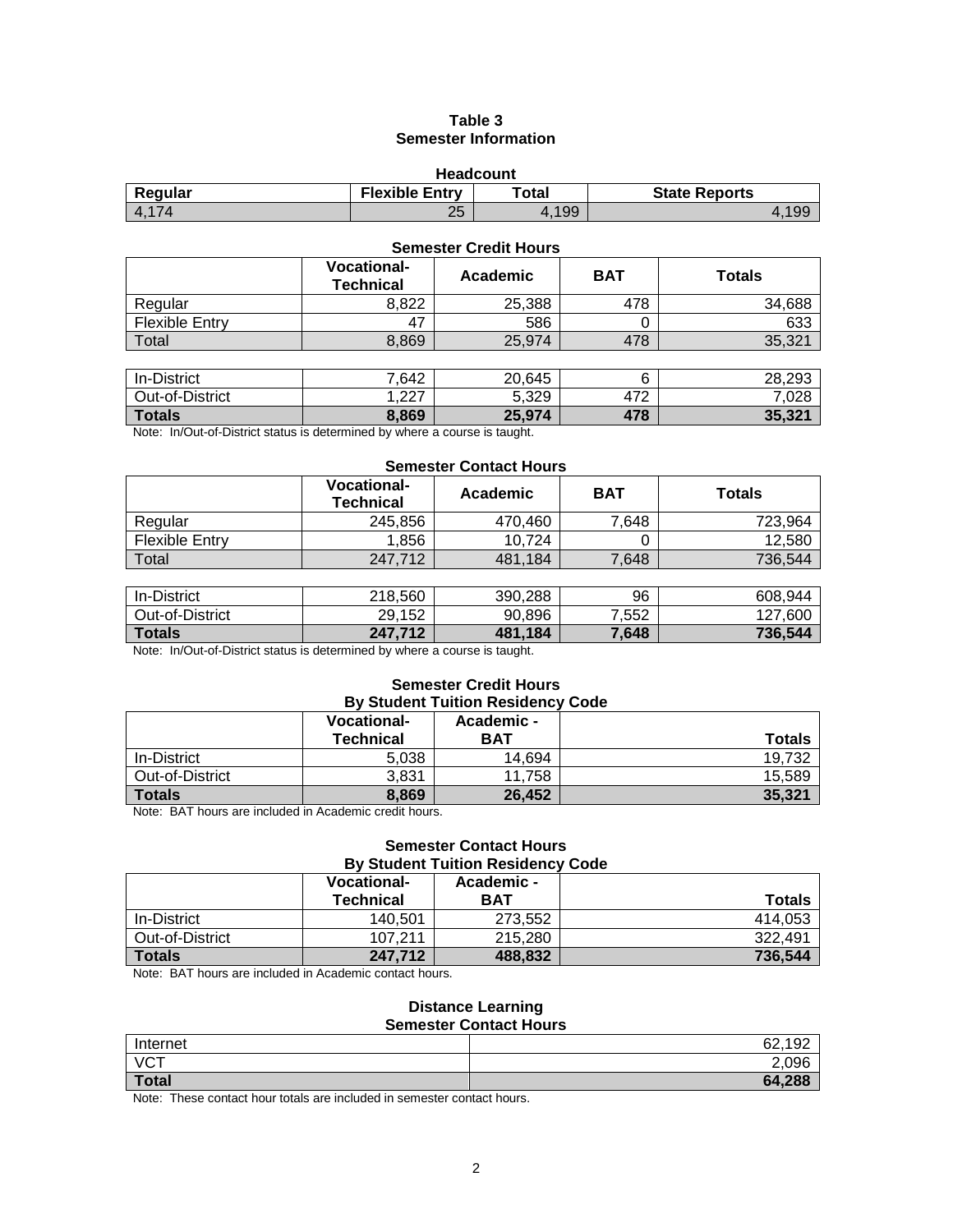### **Table 3 Semester Information Contact hours** *NOT* **funded**

| 9911691199131971191999            |       |  |  |
|-----------------------------------|-------|--|--|
| Developmental Hours               | 2.020 |  |  |
| Academic Hours (Three-peat rule)  | 704   |  |  |
| Technical Hours (Three-peat rule) | 1.856 |  |  |
| Total                             |       |  |  |

| <b>Enrollment by Level / Classification</b> |       |        |       |       |  |
|---------------------------------------------|-------|--------|-------|-------|--|
|                                             | Male  | Female | Total | %     |  |
| Freshman: First Yr (less than 24 hours)     | 1.316 | 1.420  | 2.736 | 65.5  |  |
| Sophomore: Second Yr (24-59 hours)          | 489   | 575    | 1.064 | 25.5  |  |
| Unclassified (60 or more hours)             | 177   | 197    | 374   | 9.0   |  |
| Total                                       | 1.982 | 2.192  | 4.174 | 100.0 |  |

**Table 4**

| Table 5<br><b>Basis for Admissions for Student Body</b> |       |       |  |  |
|---------------------------------------------------------|-------|-------|--|--|
|                                                         | No.   | %     |  |  |
| <b>High School Graduate</b>                             | 461   | 11.0  |  |  |
| Individual Approval                                     | 593   | 14.2  |  |  |
| G.E.D.                                                  | 97    | 2.3   |  |  |
| <b>Former Student</b>                                   | 2,828 | 67.8  |  |  |
| <b>College Transfer</b>                                 | 195   | 4.7   |  |  |
| Total                                                   | 4.174 | 100.C |  |  |

**Table 6 Student Intention Why Students Attend Brazosport College**

|                            | No.   | $\%$  |
|----------------------------|-------|-------|
| Earn an Associate's Degree | 1,103 | 26.4  |
| Earn a Certificate         | 376   | 9.0   |
| Earn Credits for Transfer  | 1,831 | 43.9  |
| Job Skills                 | 24    | 0.6   |
| <b>Personal Enrichment</b> | 118   | 2.8   |
| Did Not Respond            | 722   | 17.3  |
| Total                      | 4,174 | 100.0 |

| Table 7 |  |  |                                         |  |
|---------|--|--|-----------------------------------------|--|
|         |  |  | <b>First Time in College Enrollment</b> |  |

| <b>THE PHILE IN OURGE EMPIRITY</b> |            |        |  |
|------------------------------------|------------|--------|--|
|                                    | No.        | %      |  |
| Male                               | 100<br>᠇᠘᠘ | ن. ا ب |  |
| Female                             | 397        | 48.5   |  |
| Total                              | 819        | 100.0  |  |

Note: FTIC excludes transfer students.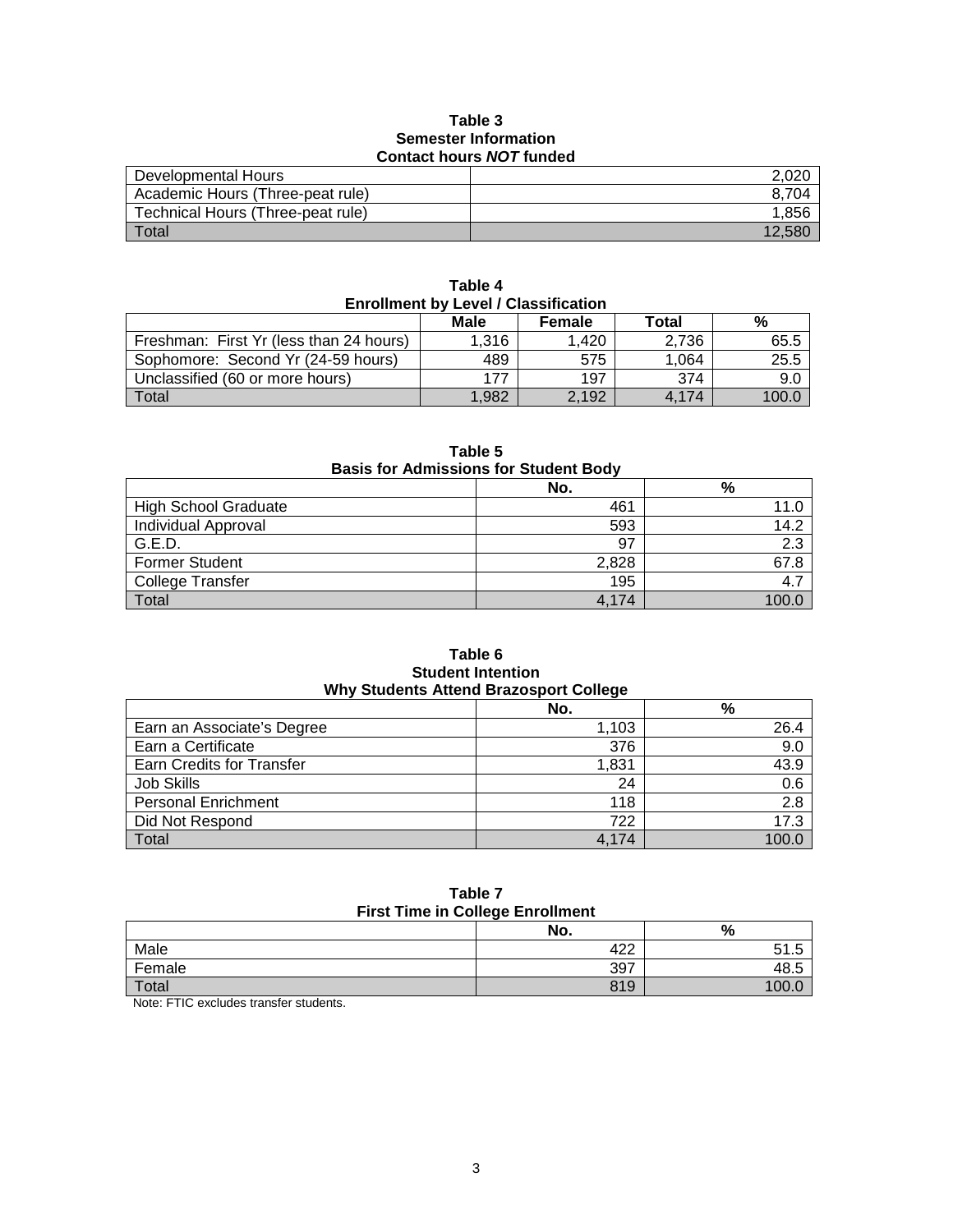| Table 8A                                |  |  |  |
|-----------------------------------------|--|--|--|
| <b>Student Residence Classification</b> |  |  |  |

|                 | No.   | %    |
|-----------------|-------|------|
| In-District     | 2,388 | 57.2 |
| Out-of-District | 1,758 | 42   |
| Out-of-State    | 24    | 0.6  |
| Foreign         |       |      |
| Total           | 4.174 | 100. |

#### **Table 8B Student Residence**

| oluucht nesiuchee      |       |       |  |  |
|------------------------|-------|-------|--|--|
| City                   | No.   | $\%$  |  |  |
| Angleton               | 758   | 18.2  |  |  |
| <b>Brazoria</b>        | 359   | 8.6   |  |  |
| Clute                  | 585   | 14.0  |  |  |
| Danbury                | 26    | 0.6   |  |  |
| Freeport               | 502   | 12.0  |  |  |
| Lake Jackson           | 1,319 | 31.6  |  |  |
| Sweeny                 | 207   | 5.0   |  |  |
| West Columbia          | 188   | 4.5   |  |  |
| <b>Other Residence</b> | 230   | 5.5   |  |  |
| <b>Total Students</b>  | 4,174 | 100.0 |  |  |

**Table 8C Summary of Students by Residence**

| <b>Residence</b>        | No.   | %      | <b>Residence</b>  | No.            | $\%$ |
|-------------------------|-------|--------|-------------------|----------------|------|
| <b>Bandera County</b>   |       | .02%   | Alabama           | 2              | .05% |
| <b>Bowie County</b>     |       | .02%   | California        | 1              | .02% |
| <b>Brazoria County</b>  | 4,005 | 95.95% | Florida           | 4              | .10% |
| <b>Brazos County</b>    |       | .02%   | <b>Illinois</b>   | 1              | .02% |
| <b>Comal County</b>     |       | .02%   | lowa              | 1              | .02% |
| <b>Ector County</b>     |       | .02%   | Kansas            | 1              | .02% |
| Fort Bend County        | 8     | .19%   | Louisiana         | 6              | .14% |
| <b>Galveston County</b> | 8     | .19%   | Michigan          | 2              | .05% |
| <b>Gillespie County</b> | 1     | .02%   | Minnesota         | 1              | .02% |
| <b>Harris County</b>    | 13    | .31%   | <b>New Mexico</b> | 1              | .02% |
| Matagorda County        | 101   | 2.42%  | <b>New York</b>   | 1              | .02% |
| Midland County          |       | .02%   | Ohio              | $\overline{2}$ | .05% |
| <b>Tarrant County</b>   |       | .02%   | South Carolina    | 1              | .02% |
| Victoria County         |       | .02%   |                   |                |      |
| <b>Wharton County</b>   |       | .02%   | Chile             | 1              | .02% |
| <b>Wood County</b>      |       | .02%   | Denmark           |                | .02% |
|                         |       |        |                   |                |      |

| <b>Residence</b>  | No.            | %       |
|-------------------|----------------|---------|
| Alabama           | 2              | .05%    |
| California        | 1              | $.02\%$ |
| Florida           | 4              | .10%    |
| Illinois          | 1              | .02%    |
| lowa              | 1              | .02%    |
| Kansas            | 1              | .02%    |
| Louisiana         | 6              | .14%    |
| Michigan          | $\overline{2}$ | .05%    |
| Minnesota         | 1              | .02%    |
| <b>New Mexico</b> | 1              | .02%    |
| New York          | 1              | .02%    |
| Ohio              | $\overline{2}$ | .05%    |
| South Carolina    | 1              | .02%    |
|                   |                |         |
| Chile             | 1              | .02%    |
| Denmark           | 1              | .02%    |
| Guatemala         | 1              | .02%    |
| Zambia            |                | .02%    |
| Total             | 4.174          | 100.00% |

Includes students that pay C & D coded tuition.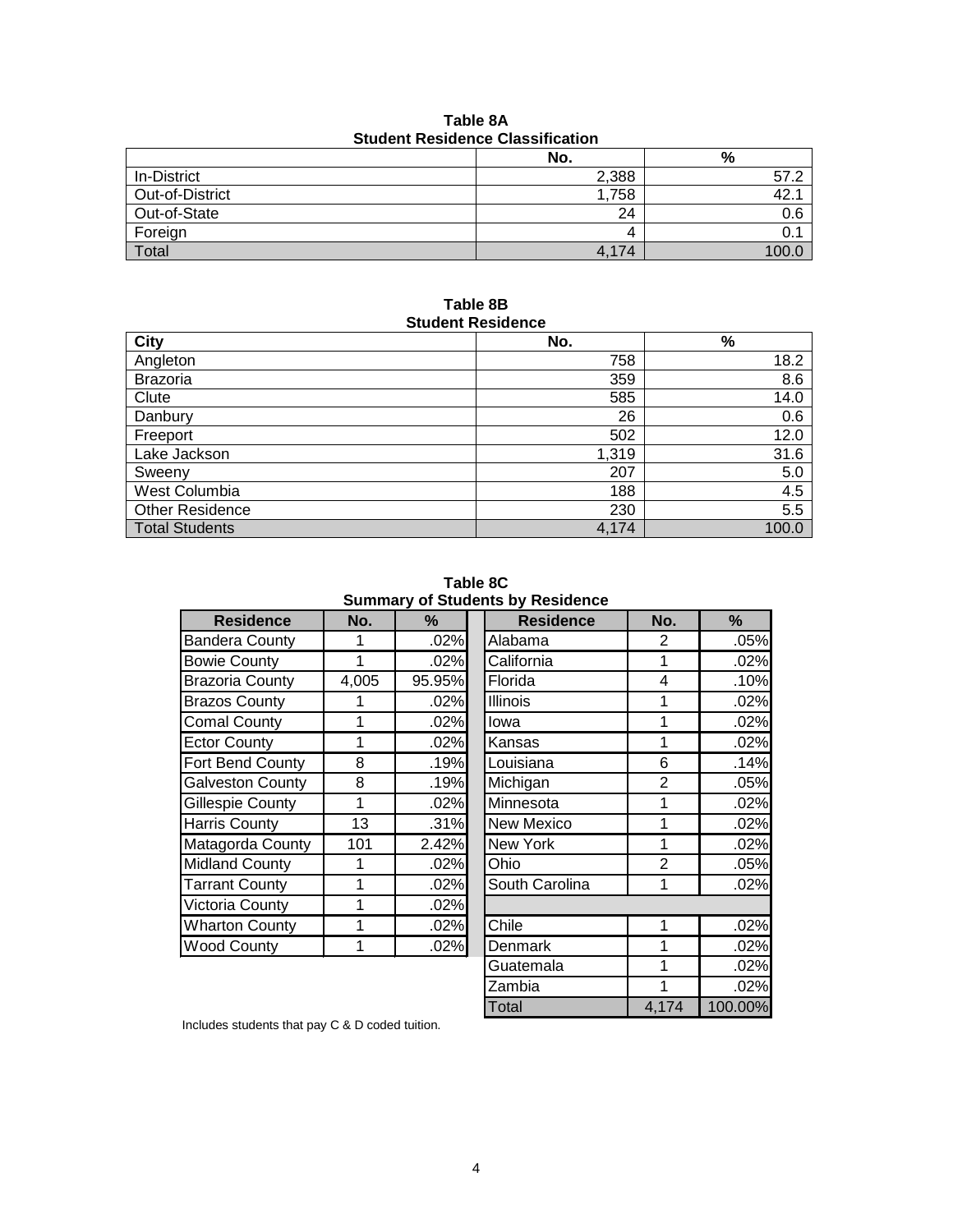#### **Table 9 High School Attended**

| . <b>. .</b>          |       |       |  |  |
|-----------------------|-------|-------|--|--|
| <b>School</b>         | No.   | $\%$  |  |  |
| Angleton              | 701   | 17.0  |  |  |
| <b>Brazosport</b>     | 440   | 11.0  |  |  |
| Brazoswood            | 1,163 | 28.0  |  |  |
| Columbia              | 420   | 10.0  |  |  |
| Danbury               | 26    | 1.0   |  |  |
| Sweeny                | 327   | 8.0   |  |  |
| Other Schools         | 708   | 17.0  |  |  |
| No School Assigned    | 389   | 9.0   |  |  |
| <b>Total Students</b> | 4,174 | 100.0 |  |  |

### **Table 10**

| <b>Ethnic Groups</b>    |       |       |  |  |
|-------------------------|-------|-------|--|--|
| <b>Ethnic Groups</b>    | No.   | %     |  |  |
| Anglo-Americans         | 2,514 | 60.2  |  |  |
| <b>Black Americans</b>  | 385   | 9.2   |  |  |
| <b>Spanish Surnames</b> | 1.201 | 28.8  |  |  |
| Asian Americans         | 53    | 1.3   |  |  |
| American Indians        | 17    | 0.4   |  |  |
| Others                  | 4     | 0.1   |  |  |
| Total                   | 4,174 | 1በበ በ |  |  |

**Table 11 Age Distribution of BC Students**

| Age                     | ◡<br>No. | %     |
|-------------------------|----------|-------|
| Under 18                | 1,034    | 24.8  |
| 18-21                   | 1,446    | 34.6  |
| $22 - 25$               | 591      | 14.2  |
| $26 - 29$               | 347      | 8.3   |
| $30 - 37$               | 390      | 9.3   |
| 38 and above            | 366      | 8.8   |
| Total                   | 4.174    | 100.0 |
| $= 23.5$<br>Average Age |          |       |

 $Median Age = 20.0$ 

#### **Table 12 New/Former Students**

|                        | news onne other ins<br>No.<br>% |      |  |  |
|------------------------|---------------------------------|------|--|--|
| <b>Former Students</b> | 3,214                           | 77   |  |  |
| <b>New Students</b>    | 960                             | 23.0 |  |  |
| Total                  | 4.174                           |      |  |  |

Note: New students include transfer students.

### **Table 13 First Generation Students**

|                                 | No. | %    |  |  |
|---------------------------------|-----|------|--|--|
| <b>First Generation Student</b> | 464 | 48.4 |  |  |
| Not First Generation Student    | 296 | 30.8 |  |  |
| No response in mother's or      | 200 | 20.8 |  |  |
| father's education level        |     |      |  |  |
| Total                           | 960 |      |  |  |

Note: First generation students include only new students.

A first generation student is defined by both parent's education level below a Baccalaureate Degree.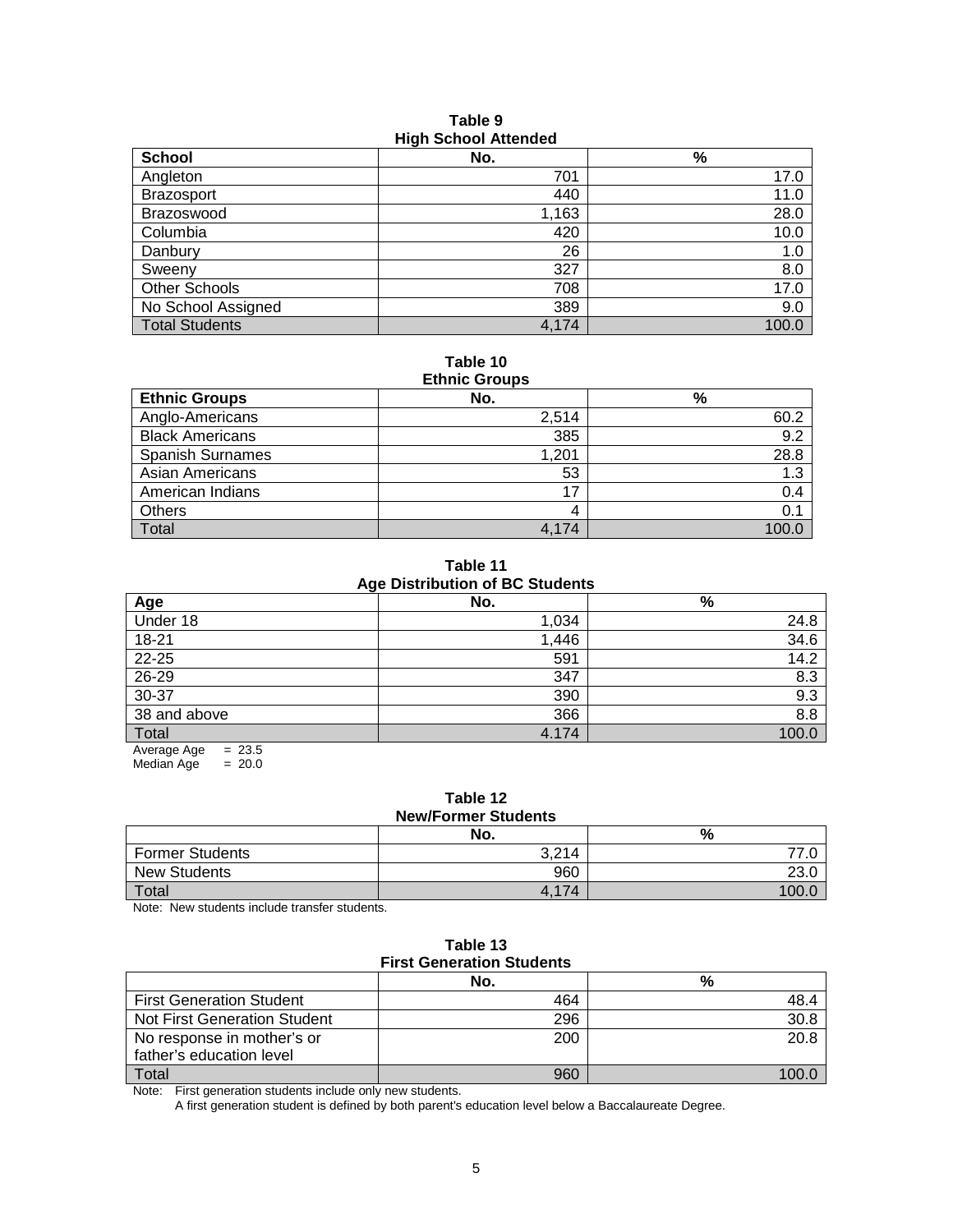### **Table 14 Majors by Full/Part-Time**

### **Academic**

|       | No.                       | %             |
|-------|---------------------------|---------------|
| Full  | 442                       | $\sim$<br>40. |
| Part  | 659                       | 59.9          |
| Total | 1,101<br>$\boldsymbol{A}$ | 100.          |

### **Vocational - Technical**

|       | No.                 | %                               |
|-------|---------------------|---------------------------------|
| Full  | 368                 | 29.0                            |
| Part  | 903                 | $\rightarrow$<br>$\sim$<br>ن. ا |
| Total | $\sqrt{74}$<br>$-1$ | 100                             |

### **Undecided – Academic**

|       | No.   | %                                |
|-------|-------|----------------------------------|
| Full  | 485   | 28.7                             |
| Part  | ,207  | $\sim$<br>$\overline{a}$<br>ں. ا |
| Total | 1,692 | 100                              |

Note: The large number of part-time Undecided - Academic majors is due to concurrent / dual credit students.

### **Bachelor's in Applied Technology**

|                    | No.   | %     |
|--------------------|-------|-------|
| Full               | 34    | 30.9  |
| Part               | 76    | 69.7  |
| Total              | 110   | 100.0 |
| <b>Grand Total</b> | 4,174 | 100.0 |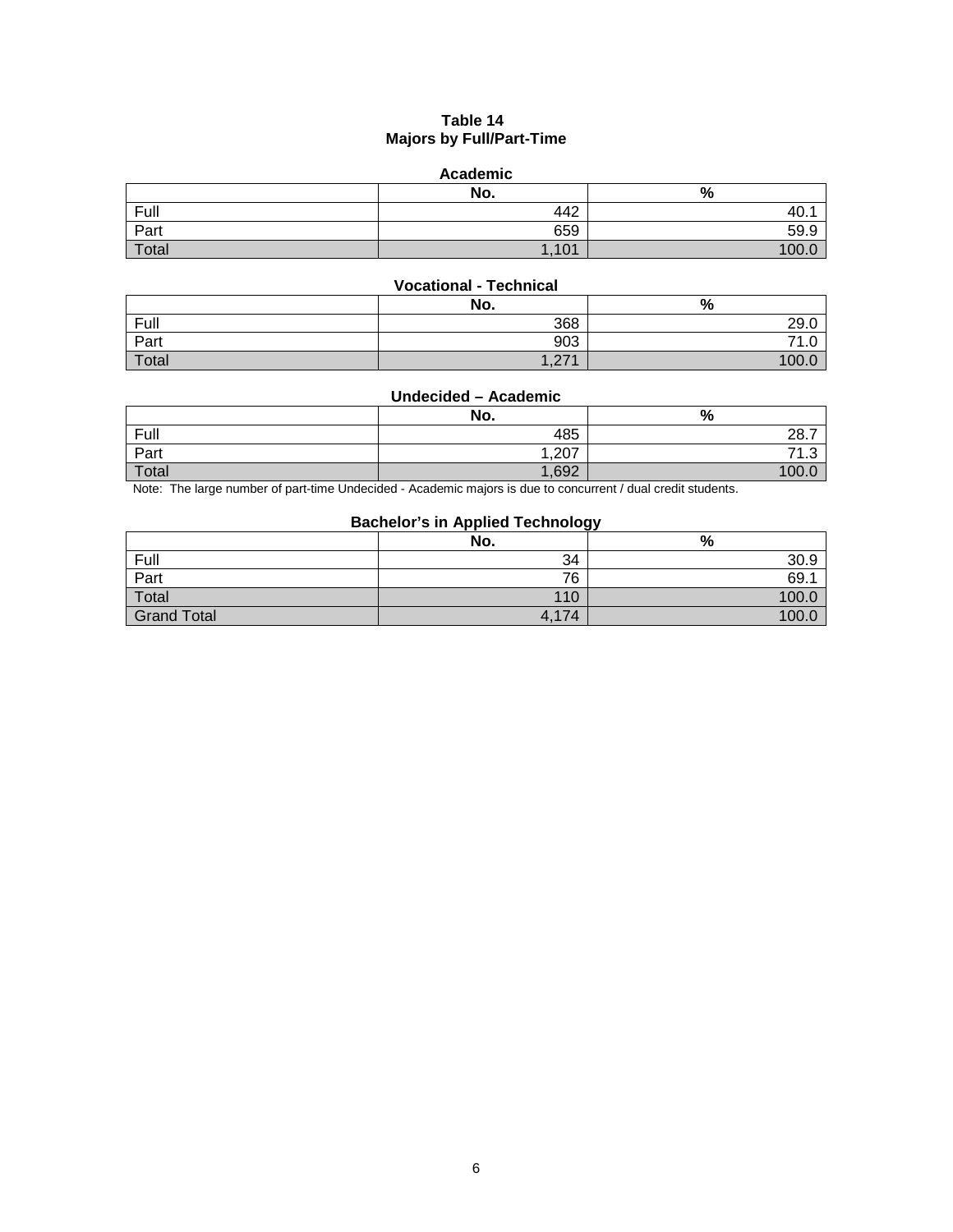|              |                 |                 | <b>Technical Program</b> |        |           |             |
|--------------|-----------------|-----------------|--------------------------|--------|-----------|-------------|
|              |                 |                 | <b>Contact</b>           |        |           |             |
|              | <b>Total</b>    | <b>Semester</b> | <b>Hours</b>             |        |           |             |
|              | <b>Students</b> | <b>Hours</b>    | Lec/Lab                  | Co-op  | Practicum | <b>FTSE</b> |
| <b>ACNT</b>  | 60              | 120             | 2,400                    | 0      | 0         | 10.00       |
| <b>AUMT</b>  | 156             | 262             | 9,120                    | 2,240  | 0         | 21.83       |
| <b>BMGT</b>  | 22              | 66              | 1,056                    | 0      | 0         | 5.50        |
| <b>BUSG</b>  | 23              | 69              | 1,104                    | 0      | 0         | 5.75        |
| <b>CDEC</b>  | 78              | 207             | 5,088                    | 1,920  | 0         | 17.25       |
| <b>CETT</b>  | 50              | 75              | 1,600                    | 0      | 0         | 6.25        |
| <b>CJCR</b>  | 15              | 45              | 720                      | 0      | 0         | 3.75        |
| <b>CJLE</b>  | 168             | 420             | 13,440                   | 0      | 336       | 35.00       |
| <b>CJSA</b>  | 97              | 291             | 4,944                    | 0      | 0         | 24.25       |
| <b>CNBT</b>  | 55              | 108             | 3,392                    | 1,600  | 0         | 9.00        |
| <b>CPMT</b>  | 30              | 60              | 1,200                    | 0      | 0         | 5.00        |
| <b>CTEC</b>  | 142             | 287             | 10,976                   | 6,080  | 0         | 23.92       |
| <b>DFTG</b>  | 268             | 402             | 11,744                   | 3,520  | 0         | 33.50       |
| <b>ELPT</b>  | 422             | 667             | 13,968                   | 0      | 0         | 55.58       |
| <b>ELTN</b>  | 36              | 54              | 6,048                    | 5,760  | 0         | 4.50        |
| <b>EMSP</b>  | 140             | 282             | 10,544                   | 0      | 0         | 23.50       |
| <b>ENTC</b>  | 26              | 39              | 832                      | 0      | 0         | 3.25        |
| <b>EPCT</b>  | 85              | 217             | 3,472                    | 0      | 0         | 18.08       |
| <b>HART</b>  | 130             | 237             | 7,008                    | 2,560  | 0         | 19.75       |
| <b>HITT</b>  | 154             | 440             | 7,216                    | 0      | 0         | 36.67       |
| <b>IMED</b>  | 32              | 48              | 1,024                    | 0      | 0         | 4.00        |
| <b>INTC</b>  | 194             | 338             | 8,048                    | 1,280  | 0         | 28.17       |
| <b>ITNW</b>  | 40              | 60              | 1,280                    | 0      | 0         | 5.00        |
| <b>ITSC</b>  | 172             | 289             | 6,352                    | 320    | 0         | 24.08       |
| <b>ITSE</b>  | 28              | 56              | 1,120                    | 0      | 0         | 4.67        |
| <b>MCHN</b>  | 260             | 411             | 16,160                   | 8,960  | 0         | 34.25       |
| <b>NDTE</b>  | 28              | 42              | 1,344                    | 0      | 0         | 3.50        |
| <b>NUCP</b>  | 40              | 92              | 1,696                    | 0      | 0         | 7.67        |
| <b>OSHT</b>  | 65              | 171             | 6,768                    | 4,480  | 0         | 14.25       |
| <b>PFPB</b>  | 120             | 180             | 8,192                    | 5,120  | 0         | 15.00       |
| <b>POFI</b>  | 144             | 216             | 8,576                    | 3,520  | 0         | 18.00       |
| <b>POFM</b>  | 18              | 27              | 576                      | 0      | 0         | 2.25        |
| <b>POFT</b>  | 257             | 402             | 9,696                    | 0      | 0         | 33.50       |
| <b>PTAC</b>  | 413             | 1,005           | 19,104                   | 0      | 0         | 83.75       |
| <b>RNSG</b>  | 269             | 459             | 15,632                   | 0      | 0         | 38.25       |
| <b>VNSG</b>  | 162             | 252             | 6,912                    | 0      | 0         | 21.00       |
| <b>WLDG</b>  | 202             | 400             | 16,864                   | 1,280  | 0         | 33.33       |
| <b>Total</b> | 4,601           | 8,796           | 245,216                  | 48,640 | 336       |             |

### **Table 15A Enrollment by Department**

Note: Enrollment may be duplicated.

FTSE = semester hours divided by 12.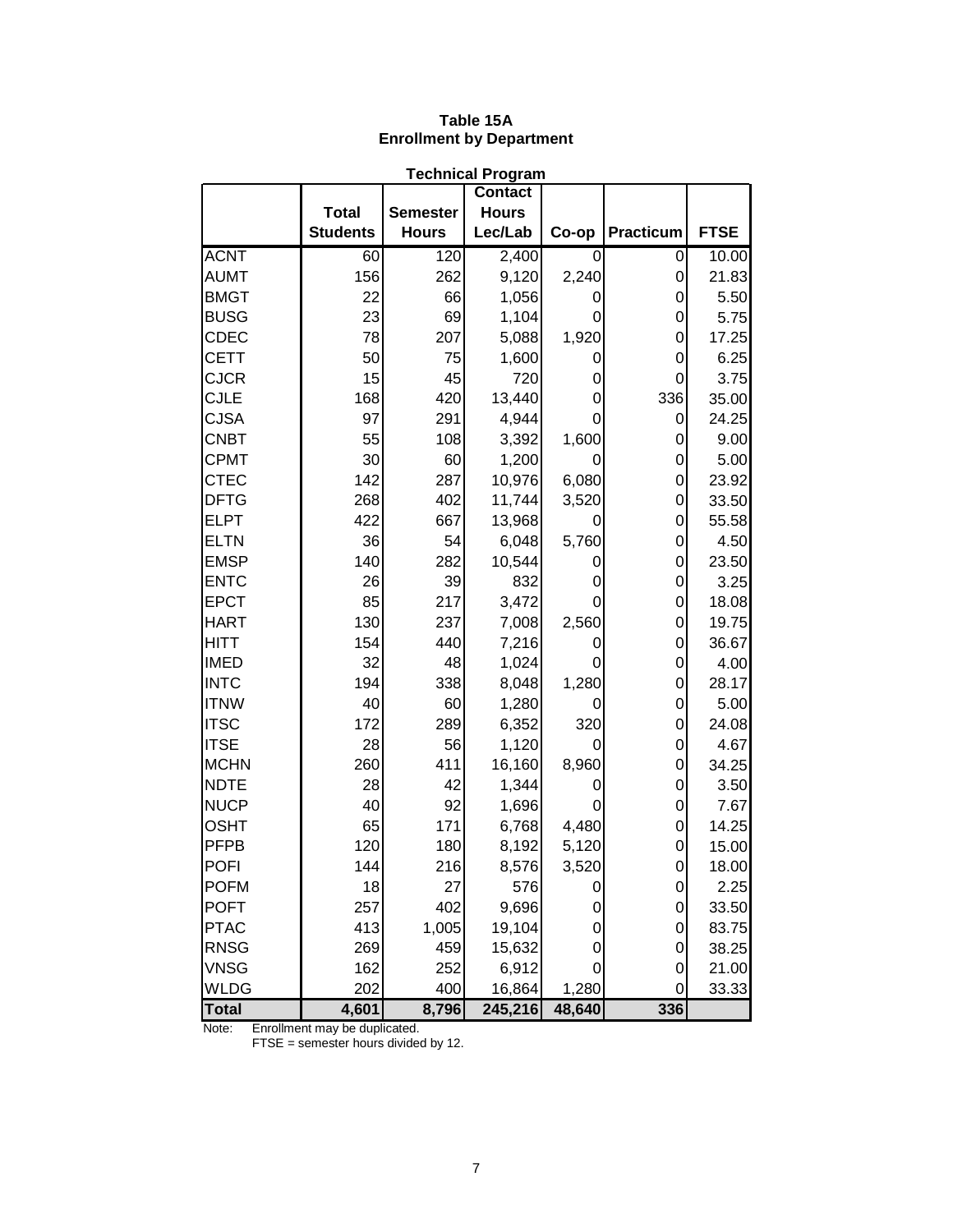| <b>Academic Program</b> |                 |                 |                |             |                  |             |
|-------------------------|-----------------|-----------------|----------------|-------------|------------------|-------------|
|                         |                 |                 | <b>Contact</b> |             |                  |             |
|                         | <b>Total</b>    | <b>Semester</b> | <b>Hours</b>   |             |                  |             |
|                         | <b>Students</b> | <b>Hours</b>    | Lec/Lab        | Co-op       | <b>Practicum</b> | <b>FTSE</b> |
| <b>ACCT</b>             | 130             | 260             | 4,160          | 0           | 0                | 21.67       |
| <b>ARTS</b>             | 369             | 882             | 17,712         | 0           | 0                | 73.50       |
| <b>BCIS</b>             | 548             | 1,096           | 21,920         | 0           | 0                | 91.33       |
| <b>BIOL</b>             | 1,162           | 2,350           | 56,608         | 0           | 0                | 195.83      |
| <b>BUSI</b>             | 25              | 75              | 1,200          | 0           | 0                | 6.25        |
| <b>CHEM</b>             | 622             | 1,244           | 28,448         | 0           | 0                | 103.67      |
| COSC                    | 28              | 56              | 1,120          | $\mathbf 0$ | 0                | 4.67        |
| <b>DRAM</b>             | 62              | 144             | 3,168          | 0           | 0                | 12.00       |
| <b>ECON</b>             | 100             | 300             | 4,800          | 0           | 0                | 25.00       |
| <b>EDUC</b>             | 100             | 150             | 3,200          | 0           | 0                | 12.50       |
| <b>ENGL</b>             | 1,203           | 3,269           | 55,024         | 0           | 0                | 272.42      |
| <b>ENVR</b>             | 98              | 196             | 4,704          | 0           | 0                | 16.33       |
| <b>GEOG</b>             | 29              | 87              | 1,392          | $\mathbf 0$ | 0                | 7.25        |
| GOVT                    | 556             | 1,668           | 26,688         | 0           | 0                | 139.00      |
| <b>HIST</b>             | 769             | 2,307           | 36,912         | 0           | 0                | 192.25      |
| <b>HUMA</b>             | 174             | 522             | 8,352          | 0           | 0                | 43.50       |
| <b>MATH</b>             | 1,925           | 4,479           | 82,156         | $\mathbf 0$ | 0                | 373.25      |
| <b>MUAP</b>             | 30              | 30              | 480            | 0           | 0                | 2.50        |
| <b>MUEN</b>             | 62              | 62              | 3,952          | 0           | 0                | 5.17        |
| <b>MUSI</b>             | 154             | 288             | 5,392          | 0           | $\overline{0}$   | 24.00       |
| PHED                    | 309             | 309             | 9,888          | 0           | 0                | 25.75       |
| PHIL                    | 26              | 78              | 1,248          | 0           | 0                | 6.50        |
| <b>PHYS</b>             | 118             | 236             | 5,664          | 0           | 0                | 19.67       |
| <b>PSYC</b>             | 1,073           | 3,219           | 51,504         | $\mathbf 0$ | 0                | 268.25      |
| SOCI                    | 198             | 594             | 9,504          | 0           | 0                | 49.50       |
| <b>SPAN</b>             | 94              | 212             | 3,952          | 0           | 0                | 17.67       |
| <b>SPCH</b>             | 318             | 954             | 15,264         | 0           | 0                | 79.50       |
| <b>TECA</b>             | 131             | 234             | 4,592          | 0           | 0                | 19.50       |
| <b>TMGT</b>             | 164             | 478             | 7,648          | 0           | 0                | 39.83       |
| <b>Total</b>            | 10,577          | 25,779          | 476,652        | $\bf{0}$    | $\bf{0}$         |             |
| <b>Grand Total</b>      | 15,178          | 34,575          | 721,868        | 48,640      | 336              |             |

### **Table 15B Enrollment by Department**

Note: Enrollment may be duplicated.

FTSE = semester hours divided by 12.

|      |              | Table 15C                                     |     |
|------|--------------|-----------------------------------------------|-----|
|      |              | <b>Enrollment by Undecided Academic Major</b> |     |
| Code | <b>Maior</b> |                                               | Stu |

| <b>Hegis Code</b> | Major                | <b>Students</b> |
|-------------------|----------------------|-----------------|
| 6950 & 9996       | Undecided - Academic | 1.692           |